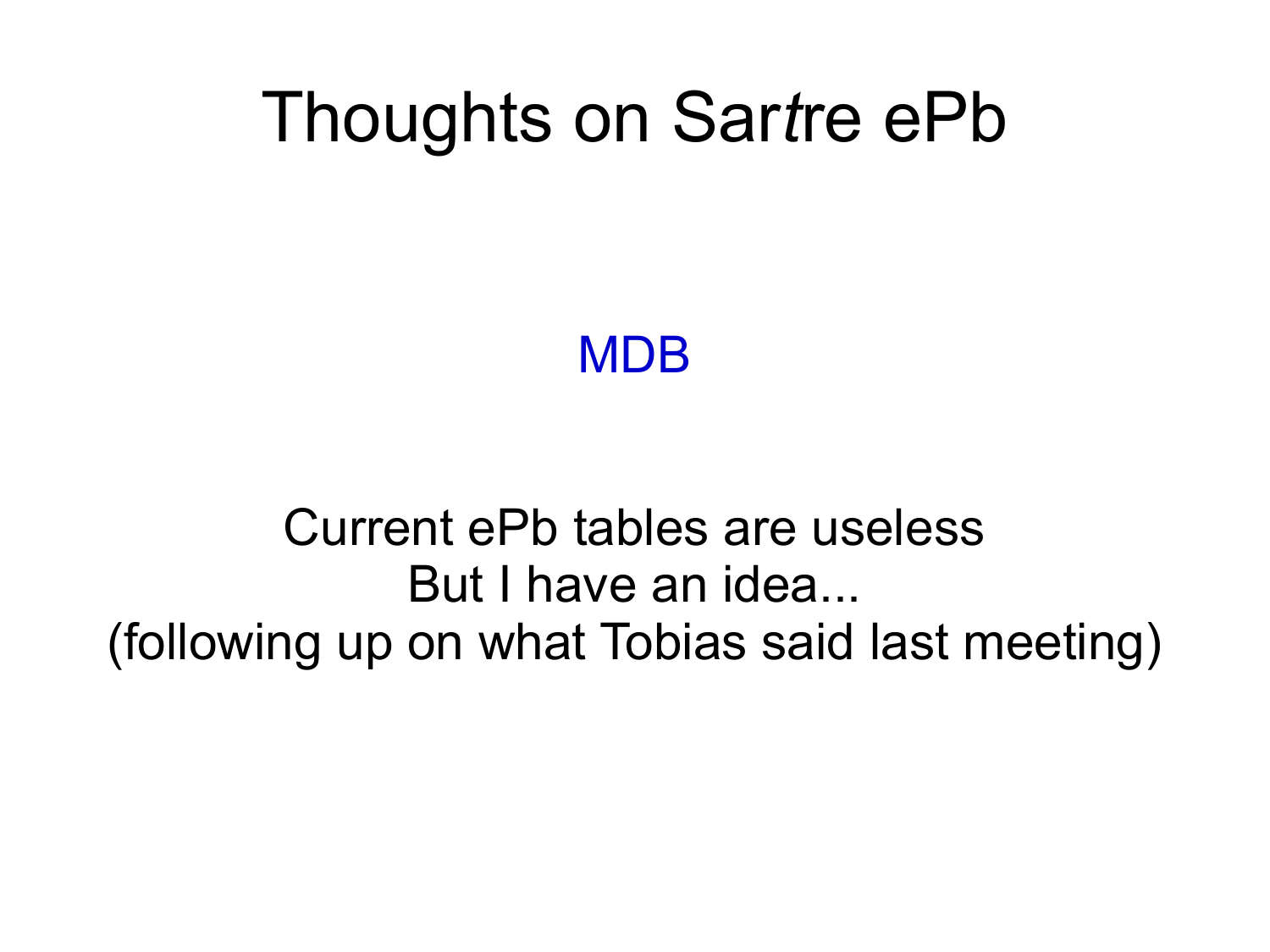# Current ePb tables are for LHC (UltraPeripheral)

- Lowest W<sup>2</sup> bin  $\sim$  2 or 10 GeV<sup>2</sup> has do/dt=0 for most values of  $Q^2$ ,t.
- 2nd lowest  $W^2$  bin is at  $\sim$  2,000,000 GeV<sup>2</sup> !
- $\cdot$  Gap is 100x the whole range of the eAu tables which cover 2 or 10 to 20000 GeV<sup>2</sup>
- $\cdot$  To far to interpolate reasonably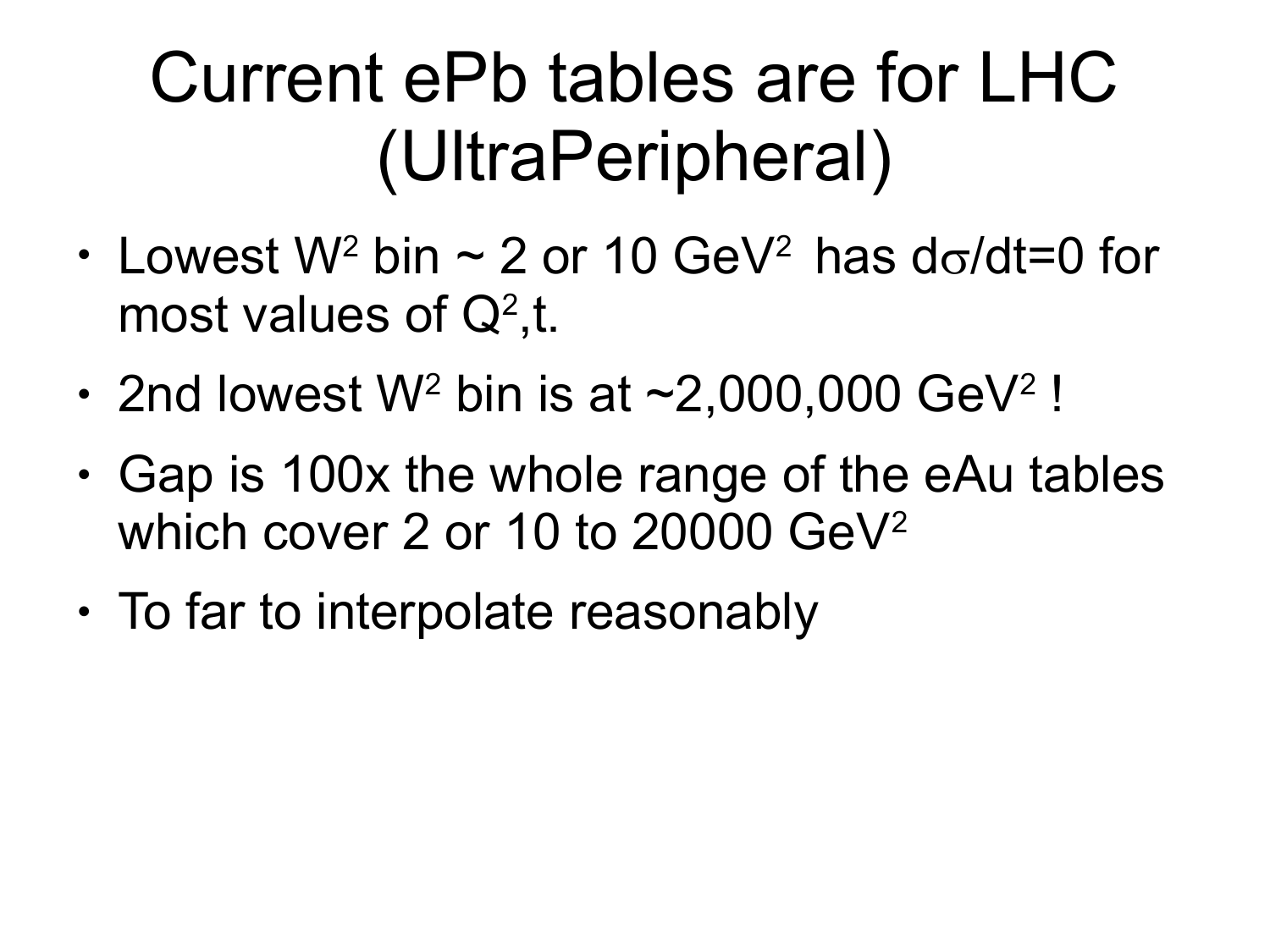## Coherent d $\sigma$ /dt is  $|FT|^2$



**Plots from Toll, Ullrich, PRC 87, 024913 (2013)**

Problem: Small changes in R cause a scale change in  $d\sigma/dt$ Ratio ePb/eAu may be quite a bit off.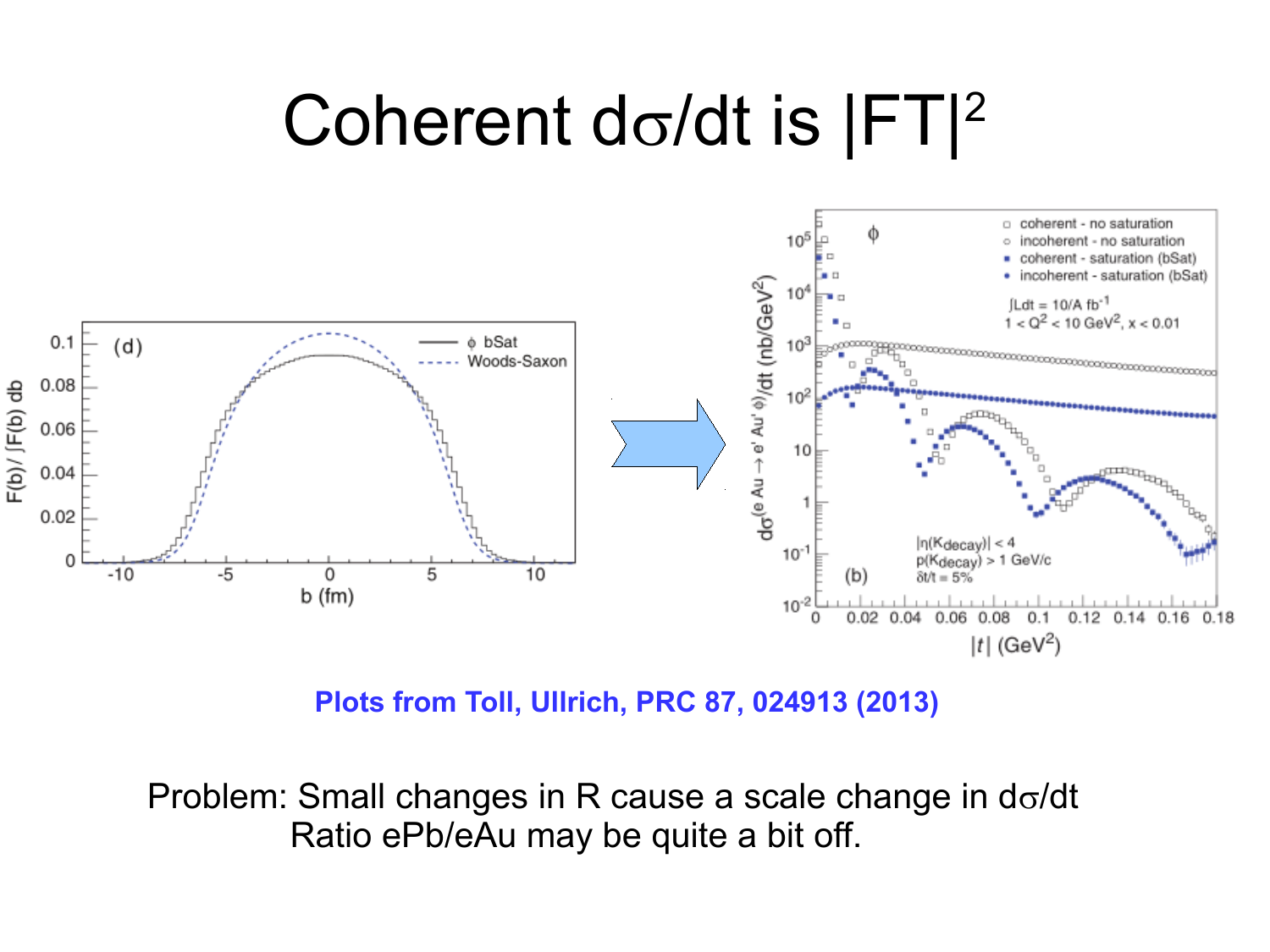# An idea

- $\cdot$  Tobias suggested using the assumption that  $d\sigma/dt$  (Pb)  $\approx$  d $\sigma/dt$  (Au) since the Pb radius is only 3.8% larger than Au.
- What about the next approximation?  $d\sigma/dt^*$  (Pb)  $\approx$   $d\sigma/dt^*$  (Au) where  $t^* \equiv tR^2$  is dimensionless
	- Should work for coherent
	- Not sure about incoherent, but we can check how that scales...